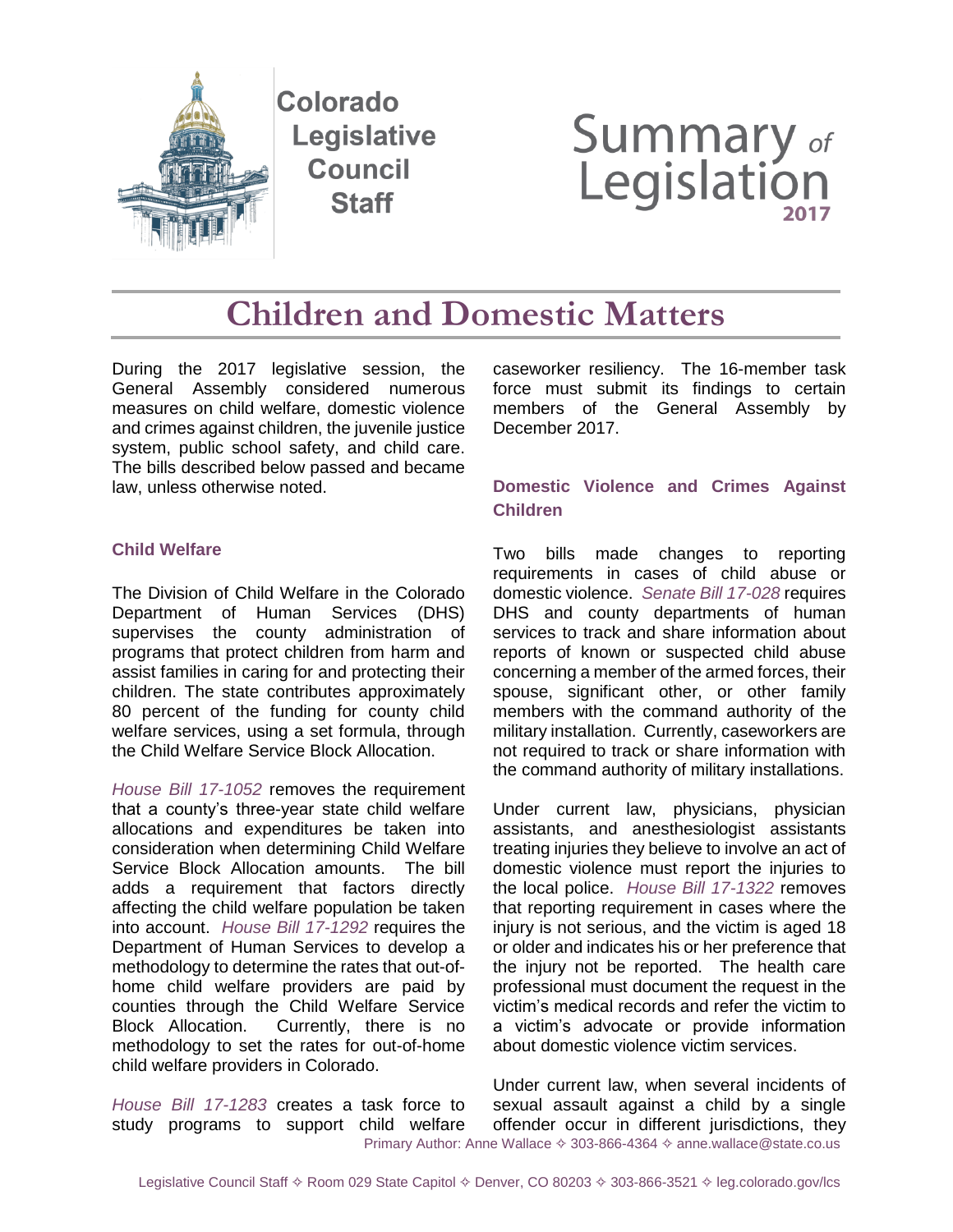# **Children and Domestic Matters (cont'd)**

must be prosecuted in the jurisdiction in which each individual assault occurred. *[House Bill](http://leg.colorado.gov/bills/hb17-1109)  [17-1109](http://leg.colorado.gov/bills/hb17-1109)* allows a district attorney to file multiple cases against an offender for all assaults in only one jurisdiction, where at least one assault occurred or was furthered.

#### **Juvenile Justice System**

The juvenile justice system is a separate court, detention, and parole system that serves youths aged 10 to 21 years that have been accused of or convicted of a crime. The Division of Youth Corrections in the Department of Human Services oversees programs and services and maintains residential facilities for youths in the juvenile justice system.

*[House Bill](http://leg.colorado.gov/bills/hb17-1329) 17-1329* made several changes to the Division of Youth Corrections (DYC), including changing the name of the division to the Division of Youth Services. The bill creates a pilot program, ending in July 2021, to implement a more therapeutic and lessrestrictive environment for youth offenders in DYC facilities. The pilot program, which must include at least 20 youths, must completely end the use of harmful restraint methods and end the practice of isolating youth during the day. The bill also does the following:

- requires the DYC to undergo a third party performance assessment of the safety in DYC facilities;
- requires the DYC to create community boards to assist youths in building positive relationships with adults and the community; and
- adds additional DYC reporting requirements on the use of restraints.

Two other bills affecting Colorado's juvenile justice system were passed. *[House Bill](http://leg.colorado.gov/bills/hb17-1207) 17- [1207](http://leg.colorado.gov/bills/hb17-1207)* prohibits detention of a youth aged 10, 11, or 12, unless he or she was arrested for a felony or a weapons charge. Youths ages 10, 11, and 12 may remain in the custody of a parent or guardian, be placed in the temporary custody of family, be placed in a shelter facility, or be referred to a county department of human services for assessment for placement. *[House](http://leg.colorado.gov/bills/hb17-1101)* 

*Bill [17-1101](http://leg.colorado.gov/bills/hb17-1101)* authorizes the DYS to create a monetary incentive program for positive academic performance by youths committed to DYS facilities. Currently, youths that are committed may earn only nonmonetary awards for academic performance (such as increased call or visit time).

Under current law, juveniles that send or possess sexually explicit images may be charged with a felony or misdemeanor invasion of privacy. *[House Bill](http://leg.colorado.gov/bills/hb17-1064) 17-1064* would have changed the designation of this crime to a misdemeanor or petty crime of misuse of electronic images by a juvenile. This bill was postponed indefinitely by the House Judiciary Committee.

#### **Student Safety in Public Schools**

Two bills concerning treatment of children in public schools were considered. *[House Bill](http://leg.colorado.gov/bills/hb17-1276) 17- [1276](http://leg.colorado.gov/bills/hb17-1276)* prohibits the use of chemical, mechanical, or face-down (prone) restraint on public school students. Exceptions include if a student is displaying a deadly weapon or if the person applying the restraint is an armed security officer. The bill also requires school districts to submit written reports when any type of restraint is used, and include information on the use of restraint and seclusion on students in school discipline policies.

Under current law, corporal punishment is prohibited in settings such as day care centers, school-aged care centers, youth residential treatment centers, and neighborhood youth organizations, but is permitted in public schools. *[House Bill](http://leg.colorado.gov/bills/hb17-1038) 17-1038* would have prohibited corporal punishment in public schools. The bill was postponed indefinitely by the Senate Judiciary Committee.

*[House Bill](http://leg.colorado.gov/bills/hb17-1347) 17-1347* would have defined student 'threat assessment' and student 'suicide assessment' in statute, and required public schools to transfer a student's threat assessment file or suicide assessment file, if they exist, along with school records when a student transfers public schools. The bill was